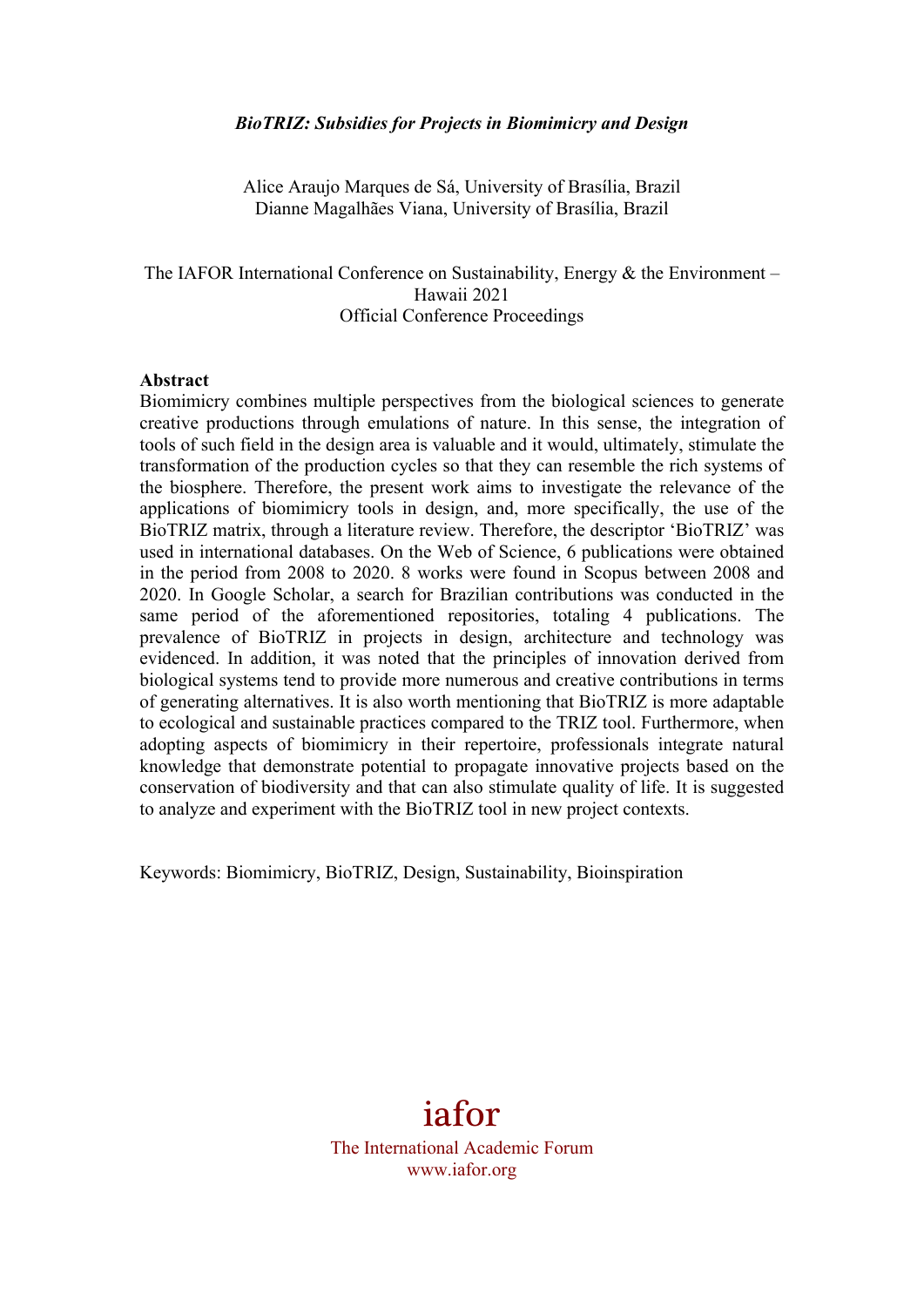#### **Introduction**

Biomimicry integrates knowledge from the biological sciences to generate innovations in various fields. For Benyus (1997), it corresponds to the emulation of nature and considers the biosphere as a model, measure and mentor for technologies aimed at the elaboration of products, systems and processes, also enabling the improvement of pre-existing creations. Notably in design, resources from biomimicry have been applied to establish analogies and abstractions of forms, processes, behaviors and ecosystems in many projects for our society.

In fact, in the creative domain, it is essential to implement tools and methods that assist in materializing results and proposing solutions to the challenges faced in projects, expanding the scenarios of abstraction, immersion and experimentation. In this sense, biomimicry also represents an approach that allows for sustainable proposals, since, at a more complex and systemic level, suggests adjustments in the production cycles, in order to meet the basic principles of the natural environment (Baumeister et al., 2014; Stickdorn &, Schneider, 2012).

However, it should be noted that as this is a growing and expanding area - especially regarding the consolidation of its methods and tools - some resources provided by biomimicry are still being tested and explored. Among them, it is possible to mention: Biomimicry Design Lens; Life's Principles Matrix; AskNature platform; Design by Analogy to Nature Engine platform, GEMS of SAPPhIRE req sol; and the heuristic matrix called BioTRIZ, which will be the focus of this research (Abdala et al., 2017; Ask Nature Team, 2016; Baumeister et al., 2014; DANE, 2021; Srinivasan et al., 2011).

It is worth explaining that BioTRIZ is a resource derived from the Theory for Resolution of Inventive Problems (TRIZ matrix), developed by Altshuller, that allows the transfer of solutions and knowledge from one area to another where similarities are identified (Cunha, 2015; Vincent et al., 2006).

Essentially, it is a contradiction matrix proposed by Vincent et al. (2006), which allows to recognize and resolve conflicts between parameters of a system in order to create a new design proposal. It combines processes for the abstraction of biological information. In other words, the challenges of a design are outlined by the opposition of pairs of contrasting characteristics that appear in the six organizing axes of the matrix: time, space, structure, substance, information and energy. In total, BioTRIZ covers 500 biological phenomena, with more than 270 functions, which allows the investigation of approximately 2,500 contradictions. An additional quality of this tool is its relative ease of use in teams that are not endowed with individuals with extensive biological knowledge (Srinivasan et al., 2011).

According to Craig et al. (2008), based on studies using BioTRIZ, when comparing human and natural processes, it is possible to observe that humanity prioritizes energetic factors in its technological creations, while the natural world mainly uses the domains of information and structure.

Considering the aforementioned assumptions, a survey of the specialized literature on the use of BioTRIZ in creative projects was carried out.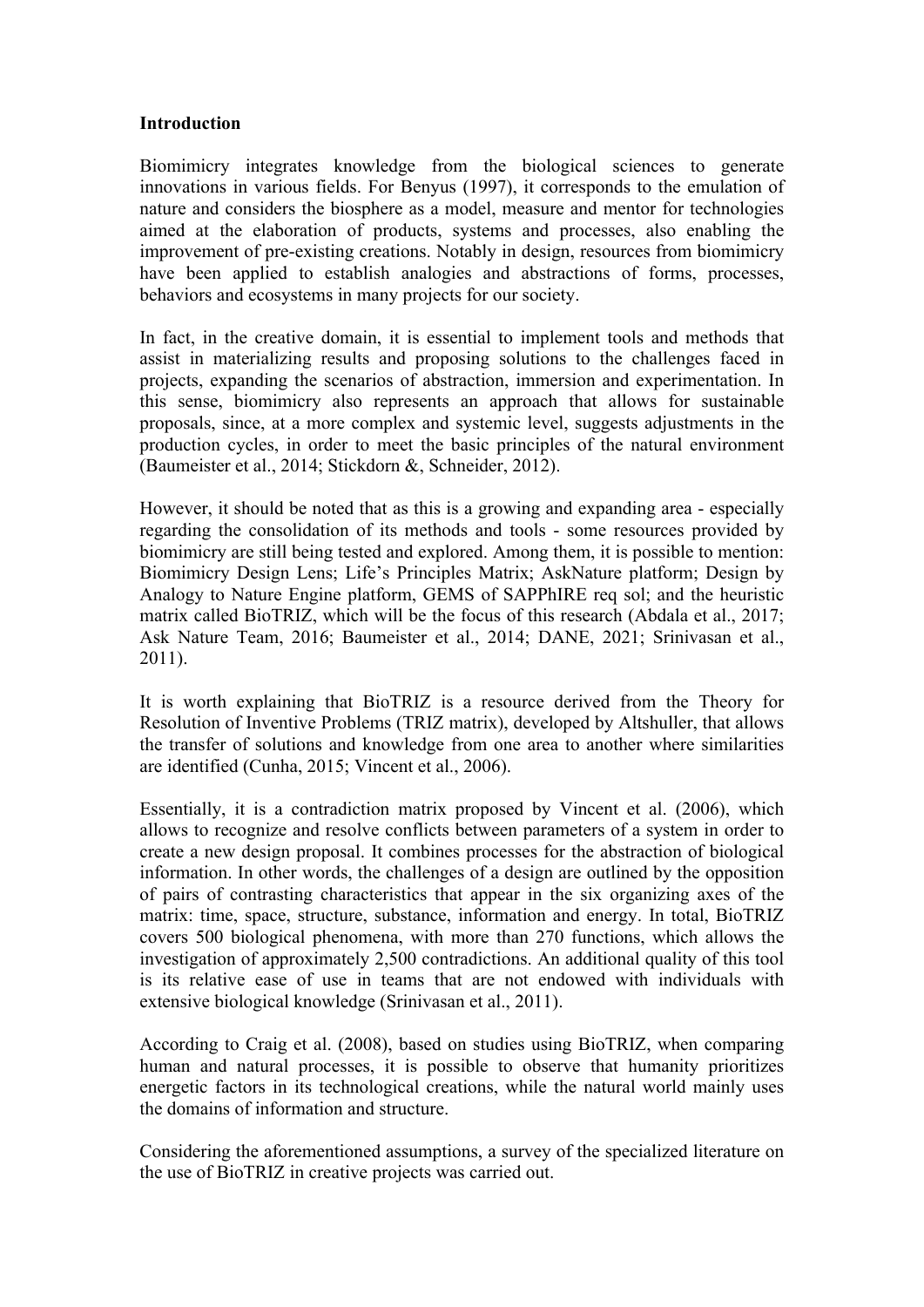# **Method**

The bibliographic search was conducted on 10/11/2020 using the descriptor 'BioTRIZ' in three databases: Web of Science, Scopus and Google Scholar. The temporal scope was not determined, therefore, corresponding to the period of the oldest publication identified in the databases until the most recent contributions found. Consequently, the period obtained for this research was equivalent to the interval between 2008 and 2020. No other exclusion criterion was used for Web of Science or Scopus. With regard to Google Scholar, only works in Portuguese that studied, analyzed or applied the BioTRIZ tool were selected.

The following categories of publication were admitted in this survey: articles, master's thesis and proceedings papers. With the aid of the VOSviewer software, the data obtained were submitted to co-citation and co-occurrence analyses. To build the word clouds, the TagCrowd platform was used.

It is important to clarify that the keyword-focused investigations aimed at highlighting the terms cited together by frequency and thematic grouping. The citation analysis intended to verify the most prominent works, and the co-citation revealed the contributions that were cited together, thus presenting an overview of the literature and the essential contributions.

## **Results and Discussion**

| Categories          | Web of Science                                                                                                                                                                                 |                                                                                    | Google Scholar                                                                                                   |
|---------------------|------------------------------------------------------------------------------------------------------------------------------------------------------------------------------------------------|------------------------------------------------------------------------------------|------------------------------------------------------------------------------------------------------------------|
|                     |                                                                                                                                                                                                | Scopus                                                                             |                                                                                                                  |
| Works               | $(n=6)$                                                                                                                                                                                        | $(n = 8)$                                                                          | $(n=4)$                                                                                                          |
| Countries           | USA $(n=3)$<br>All other countries $(n = 1)$                                                                                                                                                   | USA $(n=3)$<br>All other countries $(n = 1)$                                       | Only Brazilian works                                                                                             |
| Authors             | Linsey; McAdams; Tsenn $(n=3)$<br>All other authors $(n = 1)$                                                                                                                                  | Linsey; Tsenn $(n = 3)$<br>Glier; McAdams $(n = 2)$<br>All other authors $(n = 1)$ | Camargo; Cunha; Neves;<br><b>Boelter</b><br>$(n = 1)$                                                            |
| <b>Institutions</b> | Texas A&M Univ. $(n=3)$<br>All other institutions $(n = 1)$                                                                                                                                    | Texas A&M Univ. $(n = 3)$<br>All other institutions<br>$(n = 1)$                   | Fed. Univ. of Paraíba<br>Federal Univ. of SC<br>Fed. Univ. of São Carlos<br>Pontif. Cath. Univ. of SP<br>$(n=1)$ |
| Journals            | J. of Bionic Eng.; J. of Eng., Design<br>and Tech.; J. of Mech. Design;<br>Int. Design Eng. Tech.; Proc. of the<br>ASME Int. Design Eng. Tech.;<br>Proc.of the ASME Int. Mech. Eng.<br>$(n=1)$ | J. of Bionic Eng. $(n=2)$<br>All other journals $(n = 1)$                          | Fed. Univ. of Paraíba<br>Federal Univ. of SC<br>Fed. Univ. of São Carlos<br>Pontif. Cath. Univ. of SP<br>$(n=1)$ |

Table 1 shows the data extracted from each of the databases, organizing it into general categories.

Table 1: Comparisons between databases.

There is a prominence of the United States in research and projects that adopt the BioTRIZ tool. It is also noted that there is a concentration of publications by author,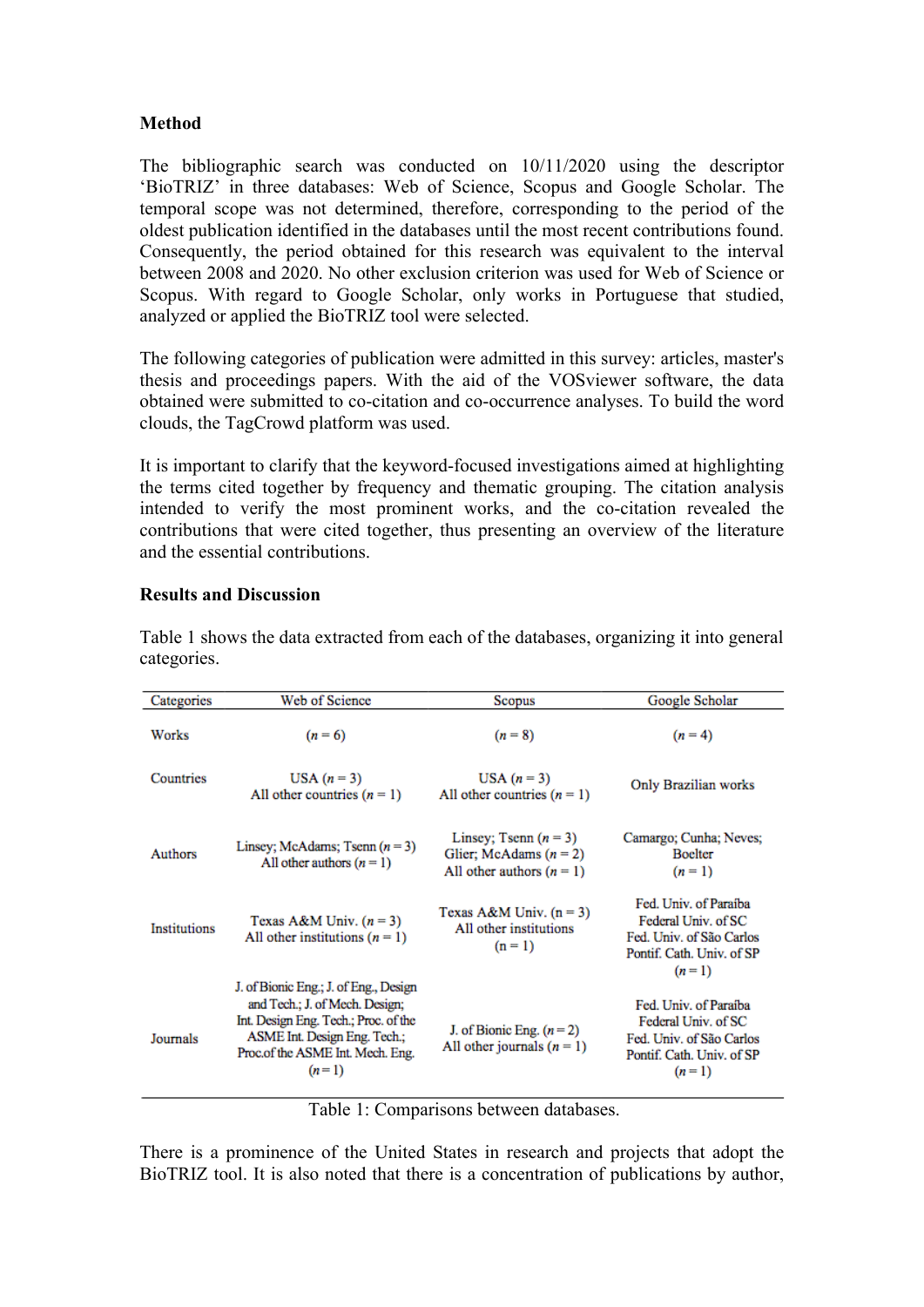since Linsey, McAdams and Tsenn are highlighted, and they share authorship in 3 articles. In Brazil, all four authors are linked to a single publication each. These results corroborate the comment, made in the Introduction, that biomimicry is an expanding area of study and the use of tools such as BioTRIZ can be further explored in creative projects.

Institutions located in the United States were more representative in the survey carried out on the Web of Science and Scopus. In Google Scholar, there is a clear highlight of public universities.

In Brazil, all publications consist of master's thesis in Google Scholar. However, it is worth mentioning that in the two other databases there is a work conducted by a team of researchers from the Federal University of Santa Catarina (Brazil) and of the RWTH Aachen University (Germany), published in the ASME Journal of Mechanical Design (Abdala et al., 2017). This article, entitled "Creative Contributions of the Methods of Inventive Principles of TRIZ and BioTRIZ to Problem Solving" investigated the stimulation of creativity in the design practice through a comparative analysis of the TRIZ and BioTRIZ tools.

Analyzing the articles identified in both researched international bases, there is a predominance of journals associated with bionic engineering, design and technology.

Figure 1 shows the word clouds elaborated with the keywords of the 18 works found since 2008. When examining the illustration, it is possible to verify that the words with the highest frequency of citation in the Web of Science were: 'design'  $(n = 65)$ , 'methods'  $(n = 32)$  and 'bioinspired'  $(n = 15)$ . Regarding Scopus, the main words were: 'design'  $(n = 16)$ , 'method / methods'  $(n = 9)$ , 'model', 'problem' and 'solving'  $(n = 4)$ . In Google Scholar, the prominent terms were: 'design'  $(n = 12)$ ; 'innovation', 'generate' and 'method'  $(n = 9)$ ; 'planning' and 'products'  $(n = 8)$ . When grouping these words, it is possible to highlight the use of BioTRIZ as a method to generate ideas to solve problems and develop innovative, bioinspired and sustainable products.

| Web of Science                                                                                                                                                                                                                                                                                                                                                                                                                                                                                                                                                                                                                                                                                                  | Scopus                                                                                                                                                                                                                                                                                                                                                                                                                                                                                                                                                                                                                                                                                                                                             | Google Scholar                                                                                                                                                                                                                                                                                                                                                                                                                                                                                                                                                                                                                                                                                                                                                                                              |
|-----------------------------------------------------------------------------------------------------------------------------------------------------------------------------------------------------------------------------------------------------------------------------------------------------------------------------------------------------------------------------------------------------------------------------------------------------------------------------------------------------------------------------------------------------------------------------------------------------------------------------------------------------------------------------------------------------------------|----------------------------------------------------------------------------------------------------------------------------------------------------------------------------------------------------------------------------------------------------------------------------------------------------------------------------------------------------------------------------------------------------------------------------------------------------------------------------------------------------------------------------------------------------------------------------------------------------------------------------------------------------------------------------------------------------------------------------------------------------|-------------------------------------------------------------------------------------------------------------------------------------------------------------------------------------------------------------------------------------------------------------------------------------------------------------------------------------------------------------------------------------------------------------------------------------------------------------------------------------------------------------------------------------------------------------------------------------------------------------------------------------------------------------------------------------------------------------------------------------------------------------------------------------------------------------|
| analysis (5) applied (4) approach (6) average (4)<br>bioinspired as biological as bionic as<br><b>biotriz</b> (11) compared (3) conduct (4) consider (3) contradictions (3)<br><b>Creativity</b> (a) <b>CCSIGN</b> (65) develop (5) different (4)<br>directed on effectively on engineering (13)<br>functional (4) <b>Generate</b> (8) ideas (5) increasingly (3)<br><b>inspiration</b> (8) integrated (3)<br>(5)<br>inventive<br>methods 32) modeling (4) nature (8) optimal (4)<br>organized (4) <b>paper</b> (6) practice (5) presents (5) principles (5)<br>problem (9) process (4) product (4) proposed (5) recently (3)<br>research $\omega$ roof $\omega$ <b>SO</b> utions $\omega_0$ solving $\omega_1$ | aided $\alpha$ analysis $\alpha$ animation (1) awareness (1) bio-inspired $\alpha$<br>biomimetics a bionics (1) biophysics (1) biotriz (3)<br>building 22 computer 22 COOling 33 course (1)<br>creativity $\omega$ degrees $\omega$ <b>CESIGN</b> $\omega$ designs $\omega$<br>ecological (1) elective (1) <b>engineers</b> (1)<br>experiments (1) functional (3) graduate (1) inventive (3)<br>$_{\text{making (1)}}$ method $_{\text{cs}}$ methods $_{\text{(4)}}$ mixing (i)<br>model (4) municipal (1) optimal (1) passive (2)<br>problem (4) radiative (2) relationship-mapping-inversion (1)<br>research (2) rmi (1) roofs (1) SO Ving (4) sustainable (1) system (1)<br>Systems (2) taquchi (2) teaching (1) tools (3) topsis (2) trees (1) | ability ® application ® architectural ®<br>atelier <sup>®</sup> <b>based</b> <sup>®</sup> biological <sup>®</sup> biomimetic <sup>®</sup><br>biomimicry as <b>bionic</b> as <b>biotriz</b> as case as<br><b>COMputational</b> on content (2) <b>Creative</b> (5) data (2)<br>$design$ as development as education as<br>field <sub>®</sub> <b>Generate</b> <sub>®</sub> graduate <sub>®</sub> ideas <sub>®</sub><br><b>innovation</b> on management on<br>market <b>method</b> model<br>natural (S) phenomena (2) <b>planning</b> on presented (s)<br>problems a process a <b>products</b> as<br>programs <sub>50</sub> proposed <sub>60</sub> question <sub>60</sub> require 60<br>research (s) semiotic (s) softwares (s) solutions (s)<br>specific (2) startup (3) students (6) study (6) systematic (6) |

Figure 1: Word clouds created with keywords from the three databases.

Table 2 presents the works found through the Web of Science, according to authorship, title and number of citations.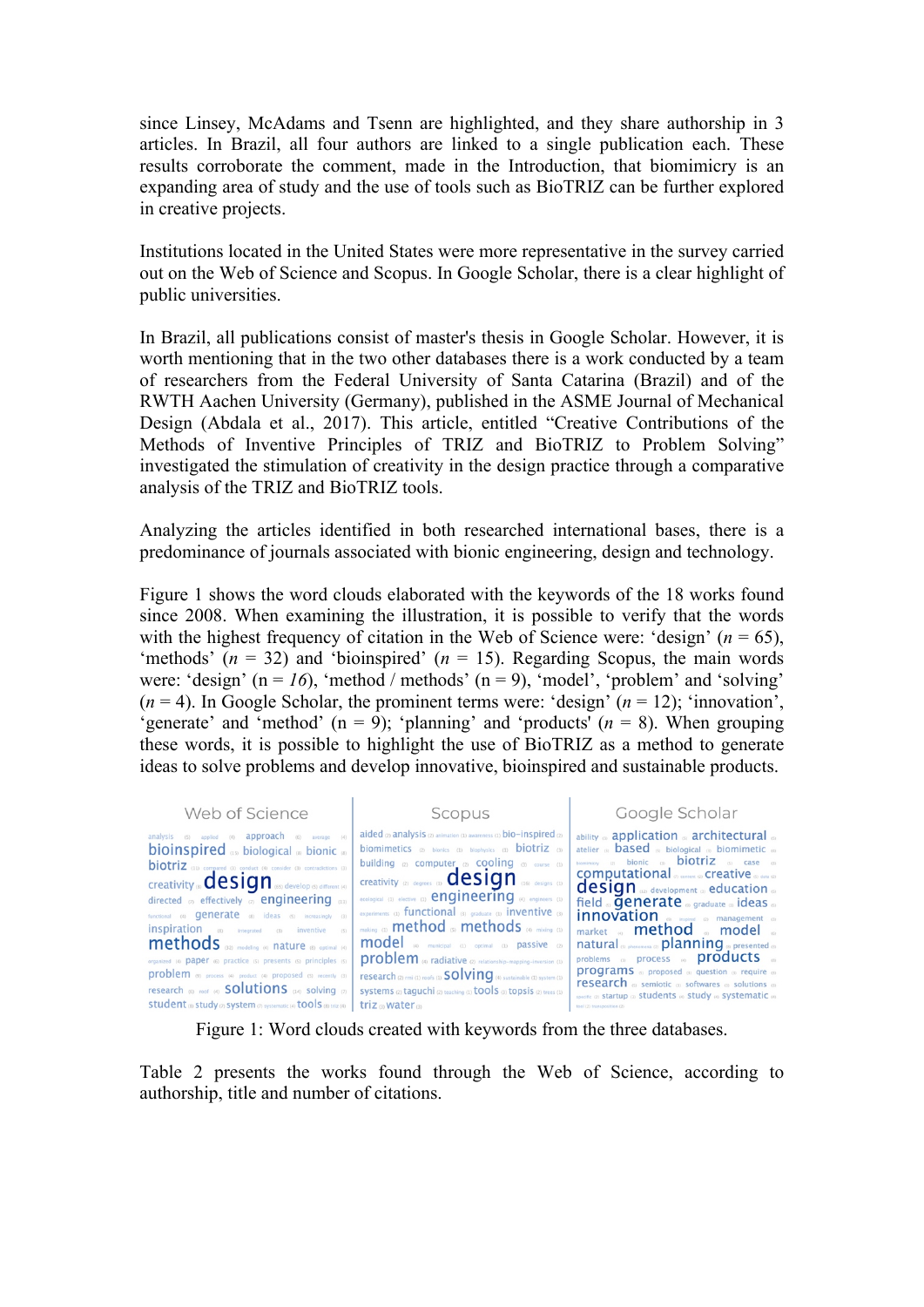| Authorship and Title                                                                                                                                                        | Citations |
|-----------------------------------------------------------------------------------------------------------------------------------------------------------------------------|-----------|
| Craig et. al. (2008)<br>BioTRIZ suggests radiative cooling of buildings can be done passively by changing<br>the structure of roof insulation to let longwave infrared pass | 29        |
| Huang, Siao $(2016)$<br>Development of an integrated bionic design system                                                                                                   | 7         |
| Abdala et al. (2017)<br>Creative contributions of the methods of inventive principles of TRIZ and BioTRIZ<br>to problem solving                                             | 5         |
| Glier et al. (2011)<br>Methods for supporting bioinspired design                                                                                                            | 4         |
| Glier et al. (2012)<br>Evaluating the directed method for bioinspired design                                                                                                |           |
| Durand, et al. (2015)<br>Teaching students to innovate: evaluating methods for bioinspired design and their<br>impact on design self-efficacy                               | $\theta$  |

Table 2: Articles with the highest number of citations in Web of Science.

This specific survey showed that the main research initiatives consist of an analysis of tools applicable in the stages of observation, assessment and conceptual design. From reading articles that addressed the matrices TRIZ and BioTRIZ, a complementarity of the functional perspective of the first, and the emphasis on biological and sustainable aspects, related to the second was observed, which justifies the use of both during projects (Abdala et al., 2017; Glier et al., 2011; Huang & Siao, 2016). It is worth mentioning that these works studied other pertinent resources for bioinspired design creations, such as: direct method approach, functional modeling, case study method, keyword translation and biological analogy search tools.

In order to distinguish the main research focuses on the BioTRIZ tool, a density map was generated for the co-citation analysis. Thus, publications that have conceptual similarities are arranged in each cluster, the most relevant being located at the center (reddish and orange areas). Furthermore, the larger the size of the names of authors, the greater their relevance. It should be noted that this illustration is not limited to the works obtained in the survey, as it is a view of citations in common (see Figure 2).



Figure 2: Co-citation map created with data from Web of Science.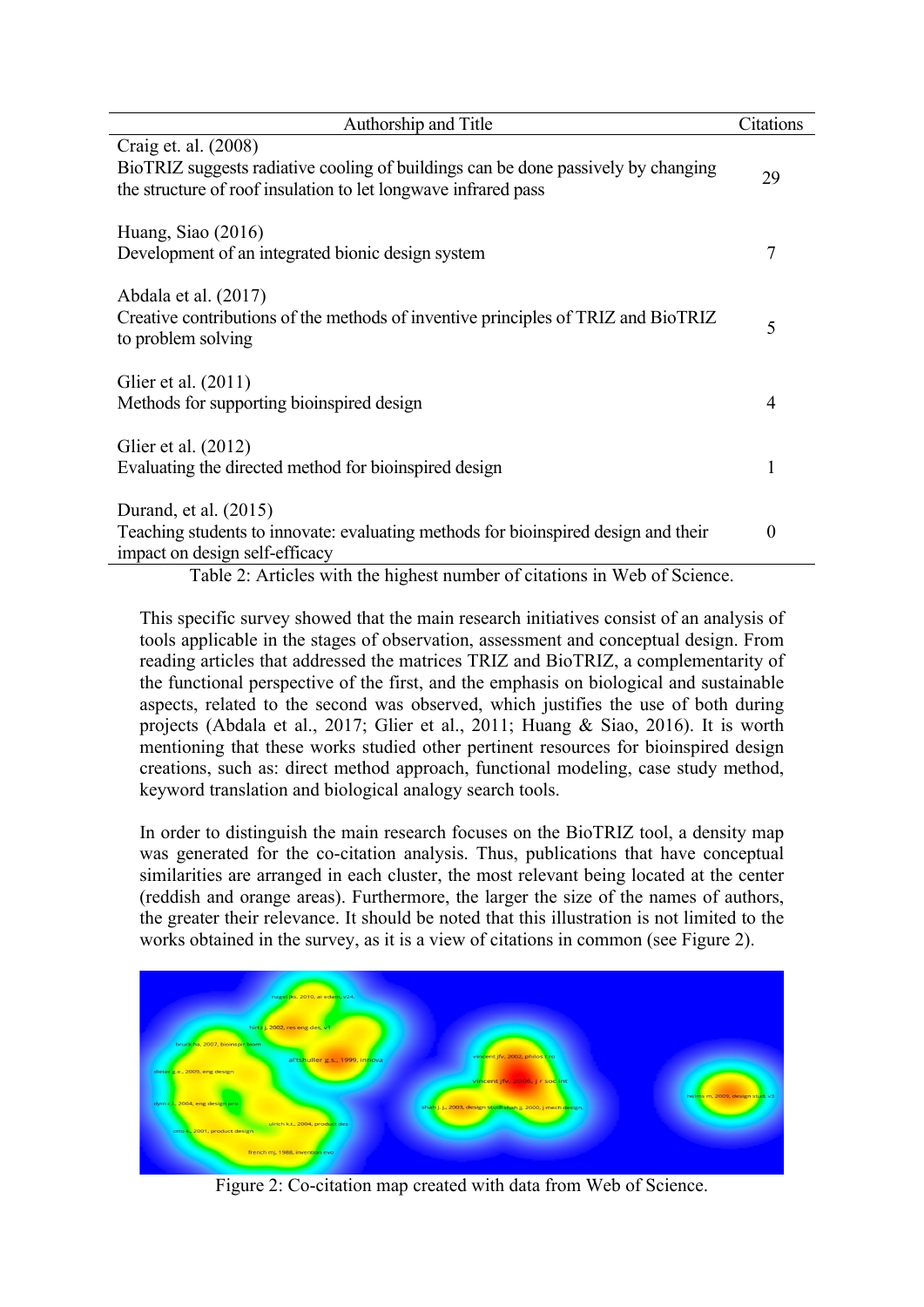When examining each cluster in Figure 2, it is observed that the nucleus concentrated around Vincent et al. (2006) comprises works with stronger convergence between them. In the article "Biomimetics: its Practice and Theory", these authors presented the BioTRIZ tool, analyzing its advantages compared to the TRIZ matrix, originally proposed by Altshuller (1999). They warned that in the TRIZ tool there is little correspondence between biological and technological principles. Consequently, Vincent et al. (2006) aimed to supply the need for greater integration and investigation of nature in their proposal of a matrix that prioritizes structural and informational transformations, in contrast to the energy expenses – emphasized in projects based only on the TRIZ matrix. Thus, by analyzing an extensive number of biological phenomena and functions, Vincent et al. (2006) expanded and extrapolated the TRIZ matrix, creating BioTRIZ. For the authors, the insertion of biological parameters and fields favors solutions that are more adapted and harmonized with the biosphere.

On the right side of Figure 2, there is a focal point on the publication entitled "Biologically Inspired Design: Products and Processes" by Helms, Vattam and Goel (2008). The article was based on the study of bioinspired approaches in the exploration of analogies to develop solutions for products. The authors revealed that this perspective tends to produce more significant multifunctional and independent results. Helms, Vattam and Goel (2008) discussed two main approaches for bioinspired design: one focused on the problem and the other on the solution. The work also warned of common mistakes in biomimetic practices, which should be avoided during the execution of a project, such as: vague and broad definition of design challenge; inadequate combination between the design proposal and the selection of biological element; inappropriate simplification of complex biological functions and the use of pre-formulated solutions without due consideration of the context.

In the upper left corner of Figure 2, there is a grouping around the publication by Altshuller (1999): The Innovation Algorithm. This book comprises a series of essays on the development of the 40 inventive principles belonging to the TRIZ matrix. It is a work that portrays the constructive history of this tool, complemented by the thoughts and arguments of its author. Therefore, the focus of this cluster is centered on the TRIZ tool itself, which supported the creation of the BioTRIZ matrix.

Another visualization of the data from Web of Science is presented by the cooccurrence map (Figure 3), which organizes the keywords of the articles by thematic proximity groups, respectively represented by the colors red, green and blue.



Figure 3: Co-occurrence map created with data from Web of Science.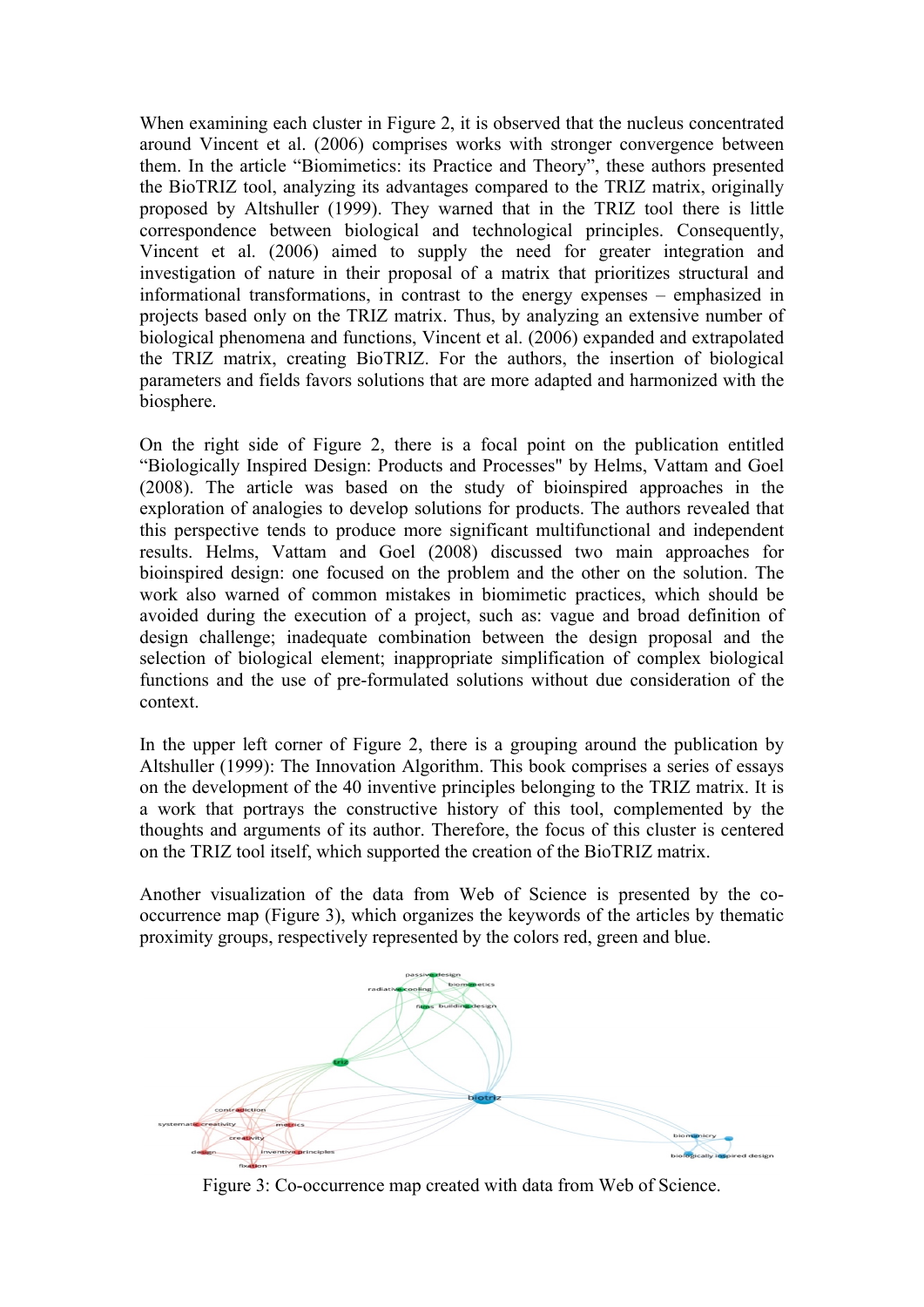In the image above, it is possible to perceive the existence of three clusters. In the lower right corner, words directly related to the practice of biomimicry and bioinspiration are grouped. Keywords associated with the applications of BioTRIZ are located at the top of the figure (example: effects of passive ventilation and the study of radiative cooling in buildings). On the left side (red), there is a concentration of terms related to the stimulation of creativity and the investigation of inventive principles.

Regarding the international Scopus database, Table 3 shows the articles identified in the survey and the number of citations per work.

| Authorship and Title                                                                                                                                                         | Citations        |
|------------------------------------------------------------------------------------------------------------------------------------------------------------------------------|------------------|
| Craig et. al. (2008)<br>BioTRIZ suggests radiative cooling of buildings can be done passively by<br>changing tine structure of roof insulation to let longwave infrared pass | 40               |
| Glier et al. (2011)<br>Methods for supporting bioinspired design                                                                                                             | 11               |
| Huang, Siao (2016)<br>Development of an integrated bionic design system                                                                                                      | 8                |
| Glier et al. (2012)<br>Evaluating the directed method for bioinspired design                                                                                                 | 8                |
| Abdala et al. (2017)<br>Creative Contributions of the Methods of Inventive Principles of TRIZ and<br>BioTRIZ to Problem Solving                                              | 7                |
| Ji et al. (2013)<br>BioTRIZ-based product innovative design process                                                                                                          | 5                |
| Durand, et al. (2015)<br>Teaching students to innovate: evaluating methods for bioinspired design and their<br>impact on design self-efficacy                                | 3                |
| Evans-Pughe (2014)<br>Learning from birds and bees                                                                                                                           | $\boldsymbol{0}$ |

Table 3: Articles with the highest number of citations in Scopus.

Initially, it is important to mention that publications coincide with those found on the Web of Science. Considering this overlap, the authors decided to focus on the two texts that were not listed on the basis previously analyzed. Thus, the article by Ji et al. (2013) discloses a model for product design, called Relationship Mapping-Inversion (RMI), composed of two general stages: functional and technical mapping, and a phase of biological inversion. In order to observe the use of RMI, the authors applied this feature in a folding helmet design.

As for the second work, by Evans-Pughe (2014), it is interesting to note that an overview of biomimicry and related creations was presented, as well as an example of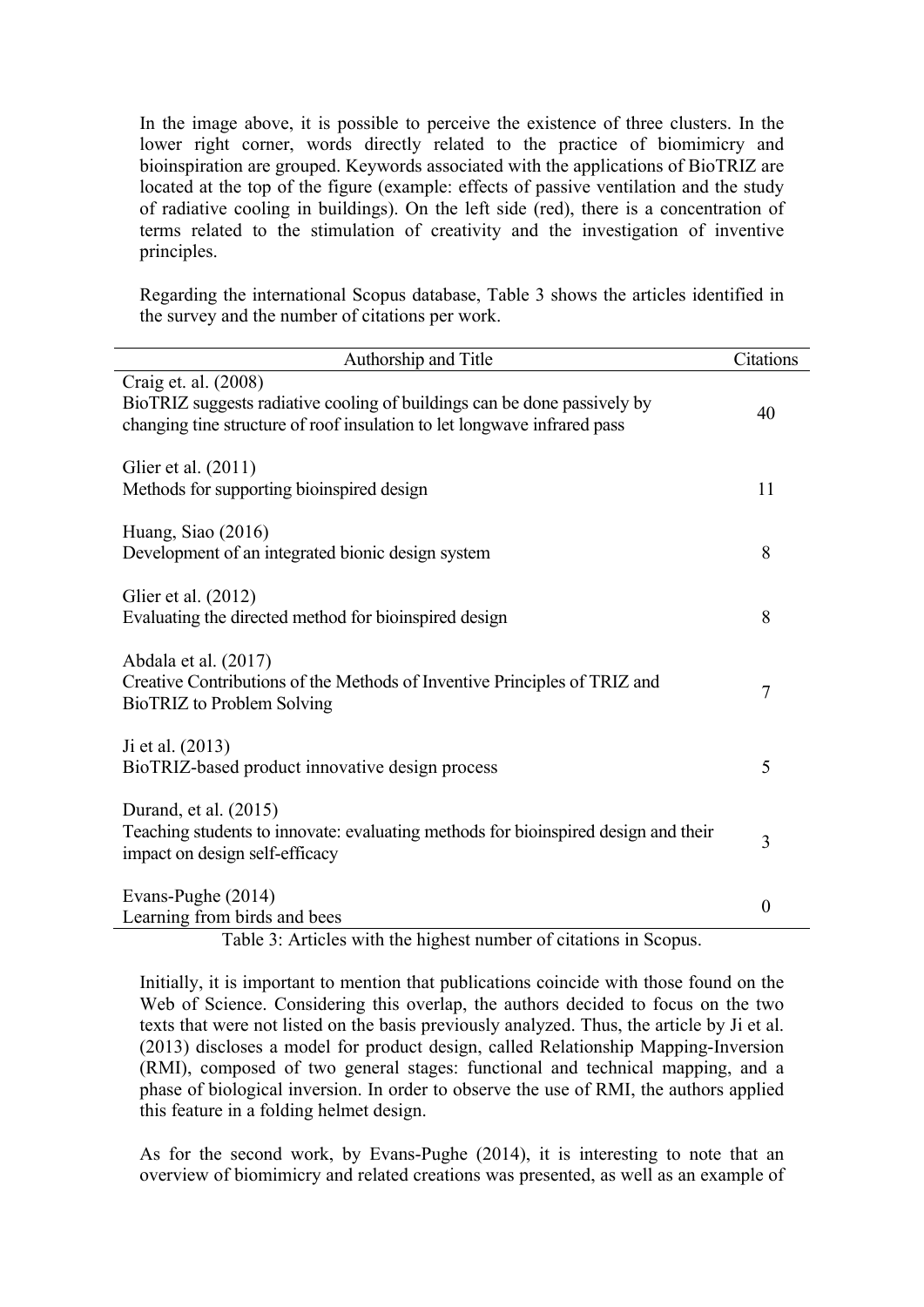the application of BioTRIZ for making tires for snowy regions. The benefits of renewable and sustainable approaches in biomimetic projects were also discussed, highlighting the need to metamorphose the current industrial system, especially with regard to the use of chemical additives, structures, materials and energy.

In summary, the repertoire of publications repertoire obtained with the Scopus database is associated with: a) an investigation of bioinspired methods and tools; b) case studies; c) the applications of biomimetic knowledge in products; d) the use of BioTRIZ as a teaching resource and improvement of functionality and sustainability in design scenarios; and e) an investigation of brainstorming processes.

Figure 4 illustrates the co-citation analysis and the five research clusters from 2008 to 2020.



Figure 4: Co-citation map created with data from Scopus.

It is observed that the most relevant nucleus in this figure, is composed of Vattam, Helms and Goel (2008), Dym, Little and Orwin (2003) and Altshuller (1999). In "Biologically-Inspired Innovation in Engineering Design: A Cognitive Study", Vattam et al. (2008) dedicated themselves to understanding the application of biomimetic design tools in teaching and learning in design and engineering. In a course aimed at students of these areas, the authors sought to apprehend and disseminate the cognitive bases associated with bioinspired innovation. They also endeavored to develop computational tools in order to make biomimetic projects viable. According to the authors, for bioinspired innovations to be effective, it is necessary that the 'design problem' is clearly defined and it also requires an adequate degree of abstraction. Vattam et al. (2008) also consider essential to have a good understanding of the project's constraints and limits.

"Engineering Design: A Project-based Introduction" is a book by Dym, Little and Orwin (2003), which describes project management methods and conceptual design tools. Among the main issues addressed throughout the publication, the following can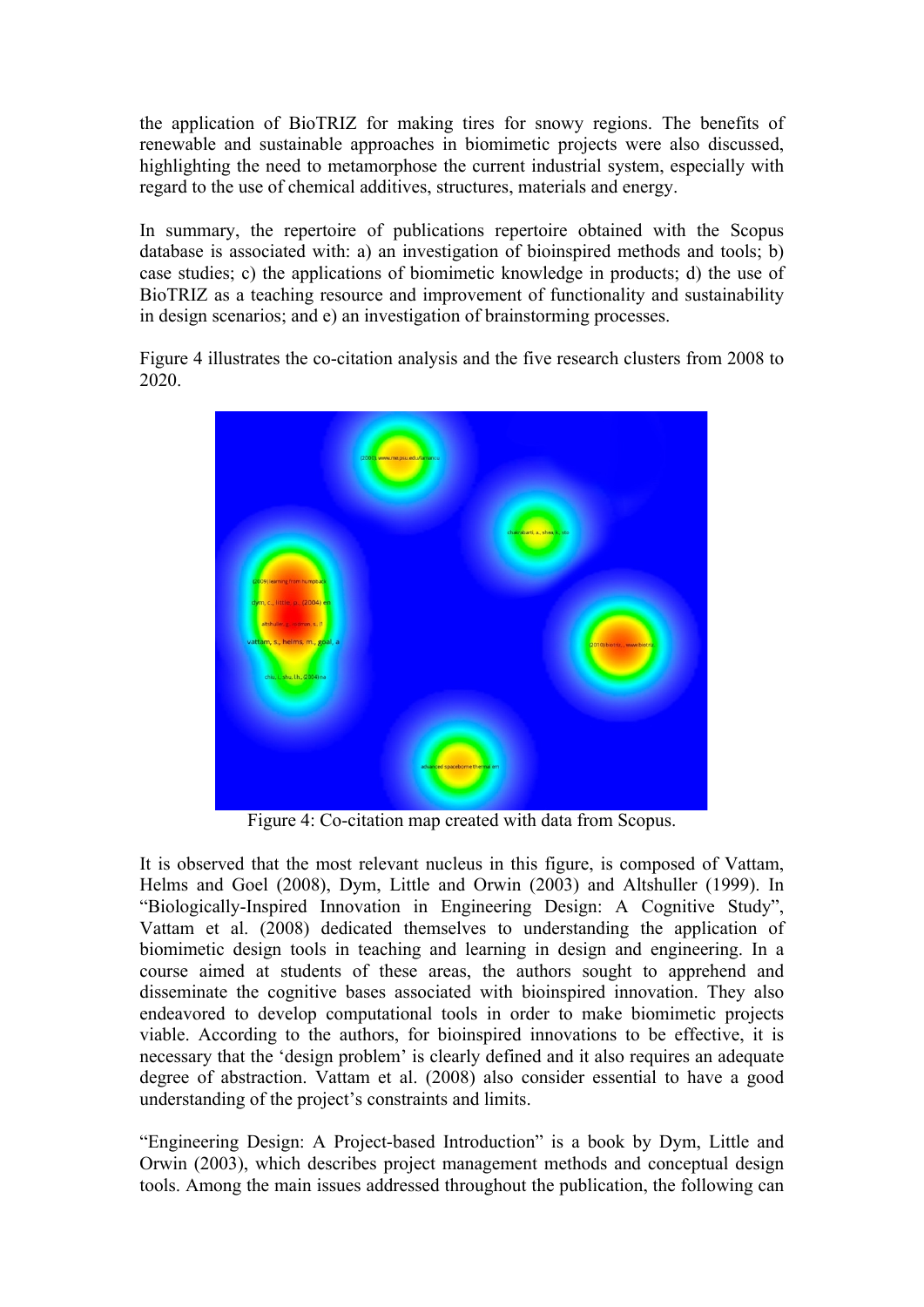be mentioned: definition of an engineering design process; establishment of objectives and required functions; generation and selection of alternatives and prototyping; design directed to use and sustainability; and ethical values involved in the production process.

Shown previously in Figure 2, generated from the search on the Web of Science, it can be observed that, in Figure 4, Altshuller's work, the "Innovation Algorithm" is now located in the most relevant cluster.

In Figure 5, the map of co-occurrences may be visualized.



Figure 5: Co-occurrence map generated with data from Scopus.

The image shows: a concentration related to bioinspired design and the insertion of biological knowledge in creative projects (in green); a nucleus focused on experimentation and research (in yellow) and a cluster on problem solving and the development and research of technical aspects of projects (in blue). On the right side, the density of the nucleus formed by research on biomimicry, bionics and conceptual design is noteworthy (in red).

The oldest work obtained in both the Web of Science and Scopus was the article entitled "BioTRIZ Suggests Radiative Cooling of Buildings Can Be Done Passively by Changing the Structure of Roof Insulation to Let Longwave Infrared Pass" (Craig et al., 2008). This publication consists of a study on the application of BioTRIZ in a project for thermal control and environmental comfort in buildings (cooling through the incidence of infrared radiation waves and their combination with structures that promote passive ventilation) and has the highest number of citations in both databases (Table 2 and Table 3). More specifically, the work compares the matrices TRIZ, PRIZM and BioTRIZ. It was found that BioTRIZ made interesting suggestions for altering the structure of a design, unlike the other matrices that are directed towards changing the use of certain materials and finishes.

# **Brazilian scenario: brief considerations**

Below, Table 4 lists the Brazilian production collected on the Google Scholar platform.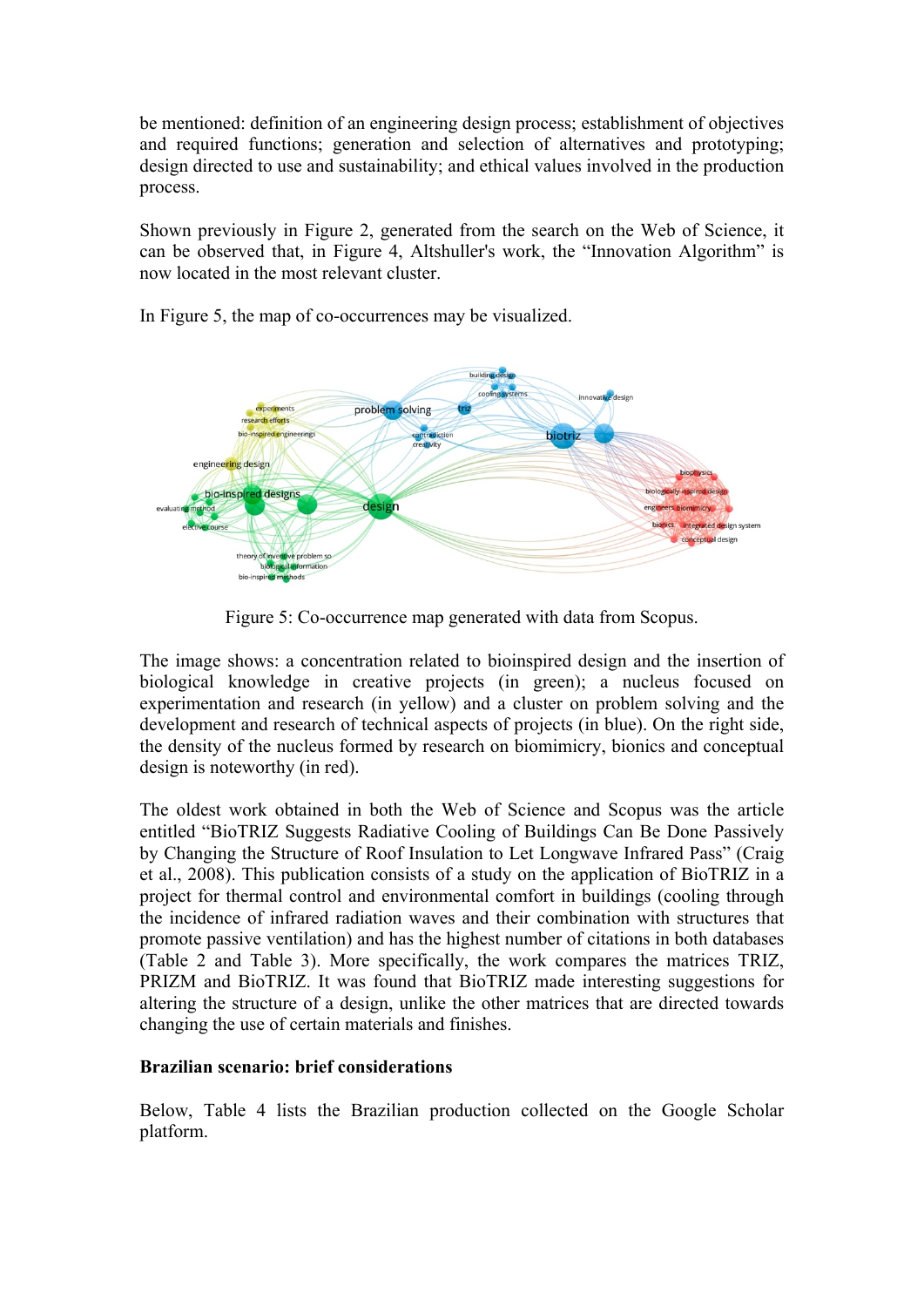| Authorship and Title                                                                                                                                         | Citations |
|--------------------------------------------------------------------------------------------------------------------------------------------------------------|-----------|
| CEP de Camargo (2014)<br>Semiotic transposition method for biomimetic computational modeling                                                                 |           |
| <b>RE Cunha (2015)</b><br>Verification of the suitability of the BioTRIZ method in the application of<br>biomimetics in the teaching of architectural design |           |
| JCL Neves $(2015)$<br>Framework for incorporating biomimicry and product vision properties as an<br>innovation strategy                                      |           |
| $NM$ Boelter (2018)<br>Bionic-oriented product planning: use of bioinspirators                                                                               |           |

Table 4: Brazilian articles with the highest number of citations in Google Scholar.

More recent than the eight articles published in international scientific journals, the set of Brazilian works on BioTRIZ corresponds to master's thesis.

In the period stipulated for the search, only Camargo (2014) was cited  $(n = 1)$  with the work entitled "Semiotic Transposition Method for Biomimetic Computational Modeling", in which the author presents biomimetic software for simulating biological factors in a restricted computational environment. To that end, he included biological-inspired algorithms in digital systems and also carried out a case study centered on the particularities of the species *Aplysia californica*. The model developed by Camargo (2014) operates in order to recognize and distinguish useful and nonuseful information, and can be applied in other projects, especially in the context of the 'internet of things'.

The verification of publications in the Google Scholar database demonstrated that the research initiatives consist mainly of proposals on the adoption of new tools, among them the BioTRIZ matrix, in the development of products, computer systems and educational dynamics in design, architecture and technology. Other aspects investigated were: brainstorming techniques; theories of semiotics and the structural and behavioral study of organisms.

It is important to elucidate that it was not possible to build co-citation and cooccurrence maps using the VOSviewer software since Google Scholar does not provide adequate metadata for such visualizations. As for the combination of keywords in the word cloud already presented in Figure 1, it can be seen that BioTRIZ is related to the generation of innovative proposals for project management and product design.

# **Discussion**

In summary, the bibliographic research in the three databases evidenced a general tendency to use BioTRIZ in the areas of design, sustainability, architecture and engineering. Another finding that resulted from reading the 18 identified works is that biomimicry encourages the incorporation of practices and knowledge that can stimulate the preservation of biodiversity, as well as improving the quality of life.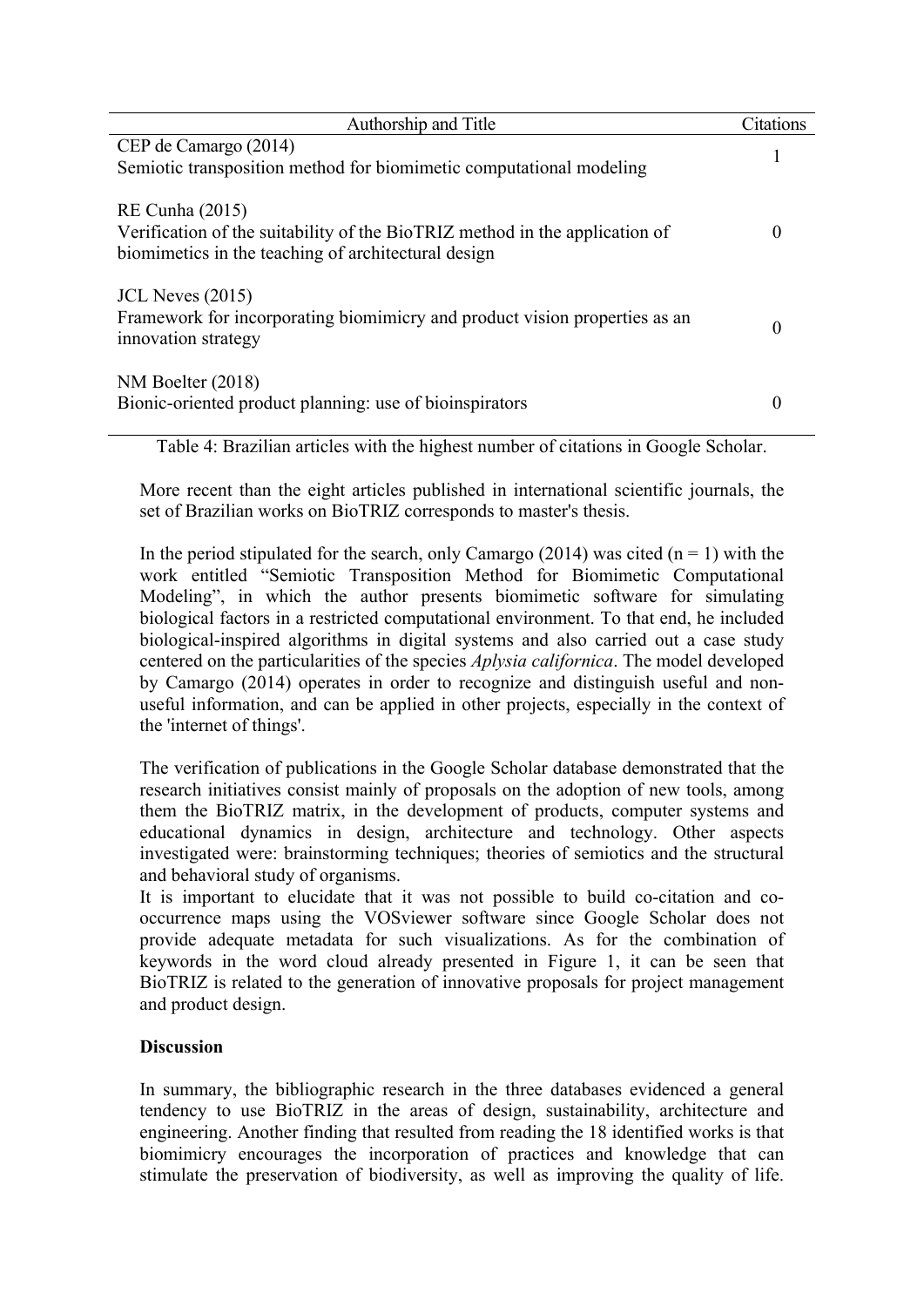Furthermore, the innovation principles derived from biological systems tend to provide more numerous and creative contributions in terms of idea generation and problem solution.

The BioTRIZ tool demonstrates greater adaptability to ecological and sustainable practices compared to the TRIZ tool. One of its advantages lies in the greater variety of inventive principles and in proposing other resources for projects, such as, for example, the evidence of possibility of modifications in the structural and spatial aspects of a design.

By adopting biomimetic aspects in their repertoire of methods and tools, professionals start to integrate the vast natural knowledge that demonstrates the potential to disseminate original design proposals based on the conservation of biodiversity and that can also stimulate the quality of life, since in nature clean energy, raw material savings, non-toxic manufacturing and modularity are often valued and preferred. These are only a few of the many other factors linked to the Earth's Operating Principles, as highlighted by Baumeister et al. (2014).

### **Conclusion**

The principles of innovation derived from the study of biological systems tend to promote more creative alternatives for projects. In addition, BioTRIZ is a tool that allows greater integration of ecological and sustainable practices and principles, compared to the TRIZ tool, which incorporates only information from patents on technological products. In summary, the BioTRIZ matrix contributes to the systematization of the use of natural elements in creative projects, facilitating the operationalization of information and biological knowledge in design (Vincent el al 2006; Helms et al., 2008).

However, as evidenced by Vattam, Helms and Goel (2008), there is still a limited understanding of bioinspiration processes in design practices. Although for hundreds of years humanity has used nature as a source of general inspiration for its creations, there is no normative or formally consolidated process that specifies the practice of biomimetic design. So, it is concluded that, as it is a recently developed resource, there is still little research on BioTRIZ. It is recommended, for future research, to carry out more experiments and case studies using this matrix in design and architecture projects in the most varied contexts.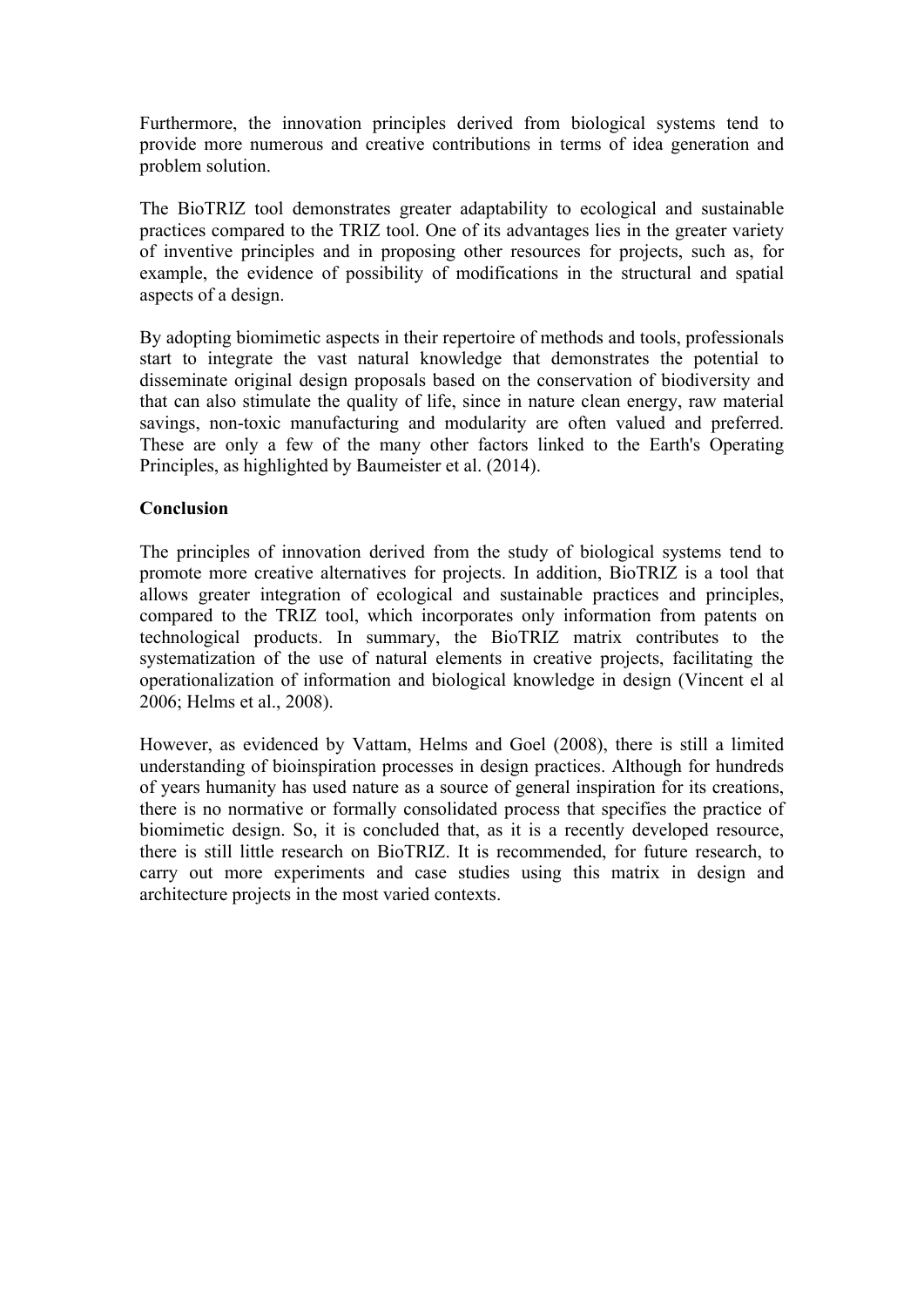### **References**

Abdala, L. N., Fernandes, R. B., Ogliari, A., Löwer, M., & Feldhusen, J. (2017). Creative Contributions of the Methods of Inventive Principles of TRIZ and BioTRIZ to Problem Solving. *Journal of Mechanical Design*, *139*(8), 1–9. https://doi.org/10.1115/1.4036566

Altshuller, G. (1999). The Innovation Algorithm:TRIZ, systematic innovation and technical creativity (1st ed.). Technical Innovation Ctr.

Ask Nature Team. (2021) *Ask Nature*. https://asknature.org/

Baumeister, D., Smith, J., Tocke, R., Dwyer, J., Ritter, S., & Benyus, J. (2014). *Biomimicry Resource Handbook: A Seed Bank of Best Practices* (2014th ed.). CreateSpace Independent Publishing Platform.

Benyus, J. M. (1997). *Biomimicry: innovation inspired by nature*. William Morrow and Company.

Boelter, N. M. (2018). *Bionic-oriented product planning: use of bioinspirators*. https://repositorio.ufsc.br/handle/123456789/198765

Camargo, C. E. P. (2014). *Semiotic transposition method: for biomimetic computational modeling*. Digital Library PUC São Paulo. https://tede2.pucsp.br/handle/handle/18149

Craig, S., Harrison, D., Cripps, A., & Knott, D. (2008). BioTRIZ Suggests Radiative Cooling of Buildings Can Be Done Passively by Changing the Structure of Roof Insulation to Let Longwave Infrared Pass. *Journal of Bionic Engineering*, *5*(1), 55– 66. https://doi.org/10.1016/s1672-6529(08)60007-4

Cunha, R. E. (2015). *Verification of the suitability of the BioTRIZ method in the application of biomimetics in the teaching of architectural design.* Universidade Federal da Paraíba. https://repositorio.ufpb.br/jspui/handle/tede/8392?locale=pt\_BR

DANE. (2021). Design by Analogy to Nature Engine. https://tinyurl.com/yhbcq7n5

Durand, F., Helms, M. E., Tsenn, J., McTigue, E., McAdams, D. A., & Linsey, J. S. (2015). Teaching Students to Innovate: Evaluating Methods for Bioinspired Design and Their Impact on Design Self Efficacy. *Volume 7: 27th International Conference on Design Theory and Methodology*. Conference: ASME 2015 International Design Engineering Technical Conferences & Computers and Information in Engineering, Boston, United States. https://doi.org/10.1115/detc2015-47716

Dym, C. L., & Little, P. (2003). *Engineering Design: A Project-Based Introduction* (2nd ed.). Wiley.

Evans-Pughe, C. (2014). Learning from Birds and Bees. *Engineering and Technology Magazine*, 1–4.